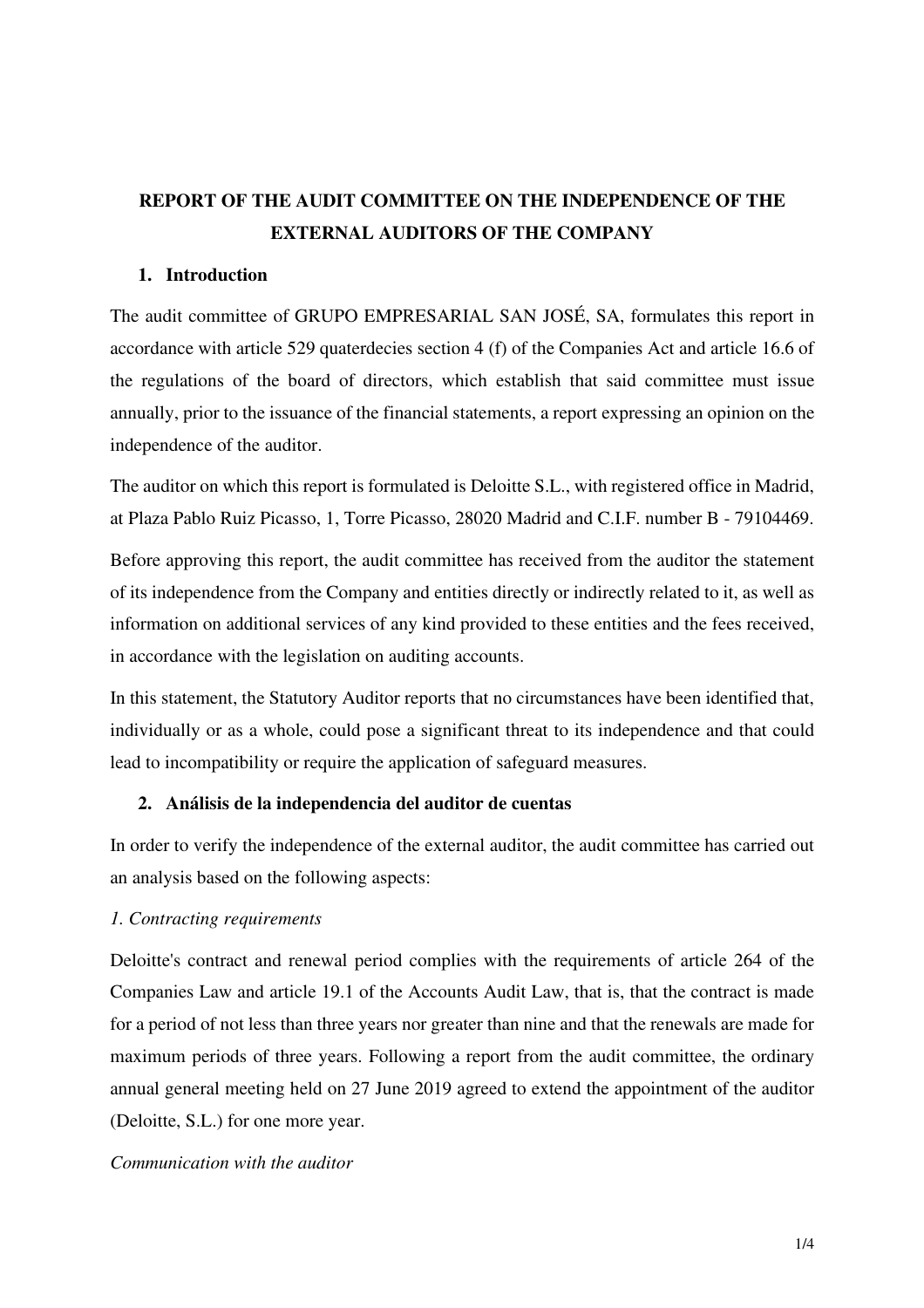The audit committee has maintained appropriate relations with the auditor to receive information on matters that may pose a threat to its independence and any others related to the process of carrying out the auditing of accounts, as well as those other communications provided by law. of auditing accounts and technical auditing standards.

### *1. Declaration of independence*

The audit committee has collected the appropriate information from the auditor (and obtained written confirmation dated 26 February 2020, which is attached as an Annex) in order to confirm their independence as auditors in accordance with the auditing regulations.

## *2. Fees and services in addition to the accounts audit*

According to the data provided by the auditor, all the professional services rendered to the Company during year 2019 amounted to a total of  $\epsilon$  309,300, of which  $\epsilon$  9,800 correspond to additional services other than those of the audit of accounts.

The audit committee unanimously agrees to inform the board of directors that it considers that Deloitte has carried out its audit work independently during year 2019. Specifically:

- − Deloitte has confirmed in writing its independence in accordance with the Accounts Auditing Law and the technical auditing standards issued by the Accounting and Auditing Institute.
- − The fees corresponding to the audit services are set by the auditor prior to the start of its duties for the entire period. The fees are not influenced or determined by the provision of additional services, nor are they based on contingencies or conditions other than changes in the circumstances that serve as the basis for setting the fees, in accordance with art. 21 of the Accounts Auditing Law.
- − The fees for the services provided do not constitute a significant percentage of the total annual income of the auditor.
- − In the information obtained through the aforementioned communication channels, no aspects have been identified that significantly question compliance with the audit regulatory regulations regarding the independence of the auditor and, in particular, no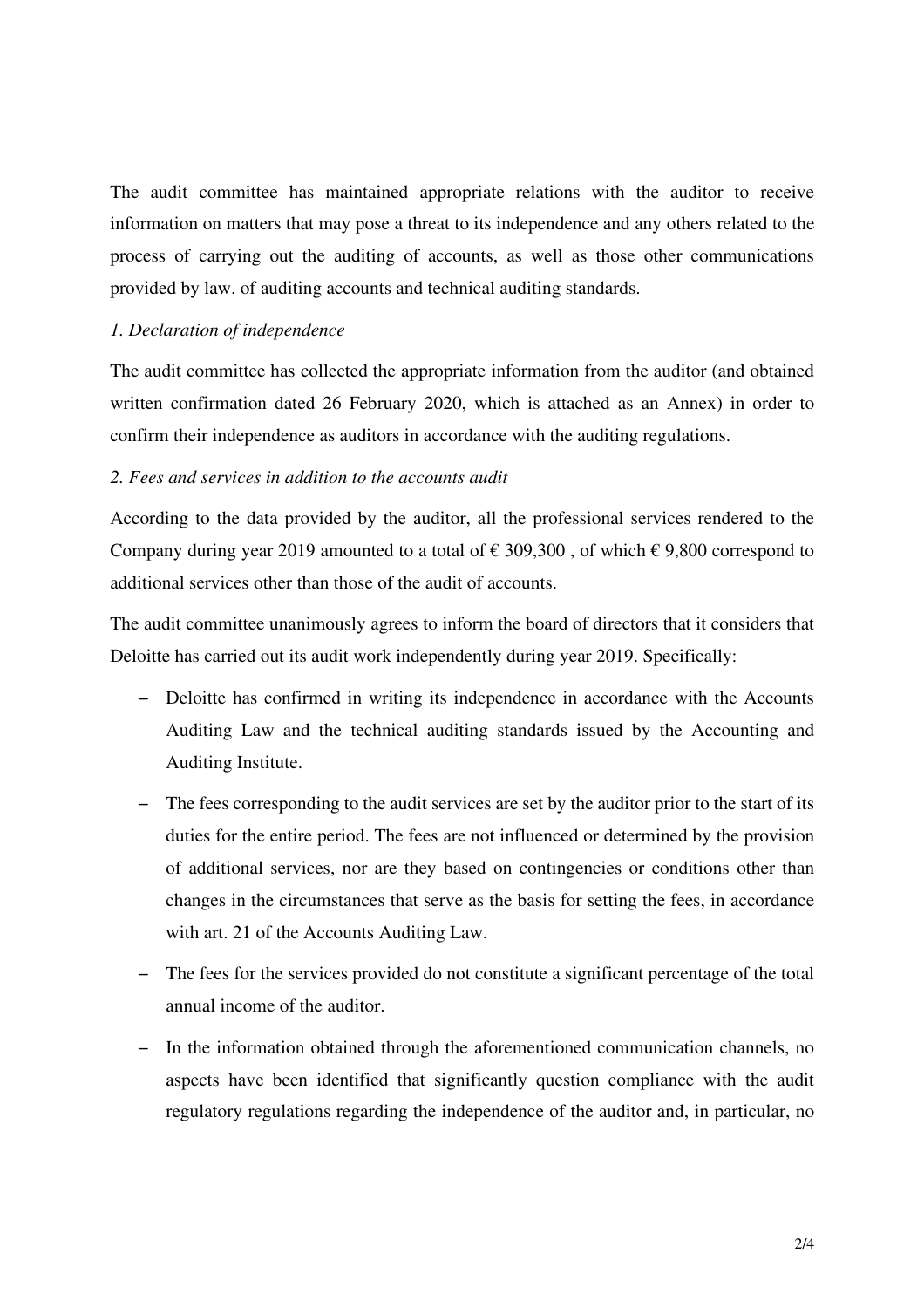aspects of this nature is related to the provision of additional services, individually considered and as a whole, other than the statutory audit.

− No circumstances have been identified that, individually or as a whole, could pose a significant threat to the independence of the auditor and, therefore, require the application of safeguard measures or that could lead to incompatibility.

Madrid, on 26 February 2020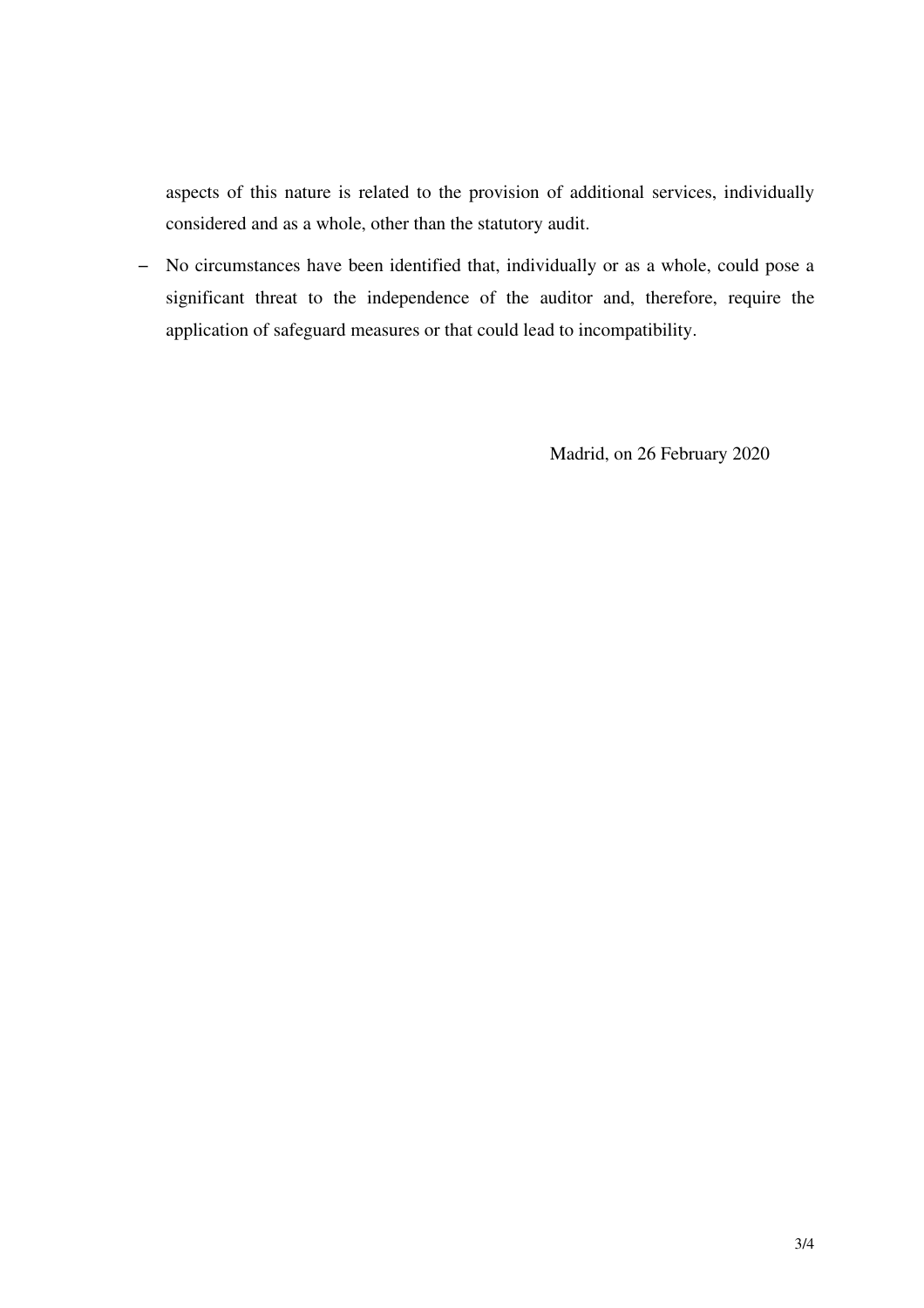## **ANNEX**

## **ACCOUNT AUDITOR'S DECLARATION OF INDEPENDENCE**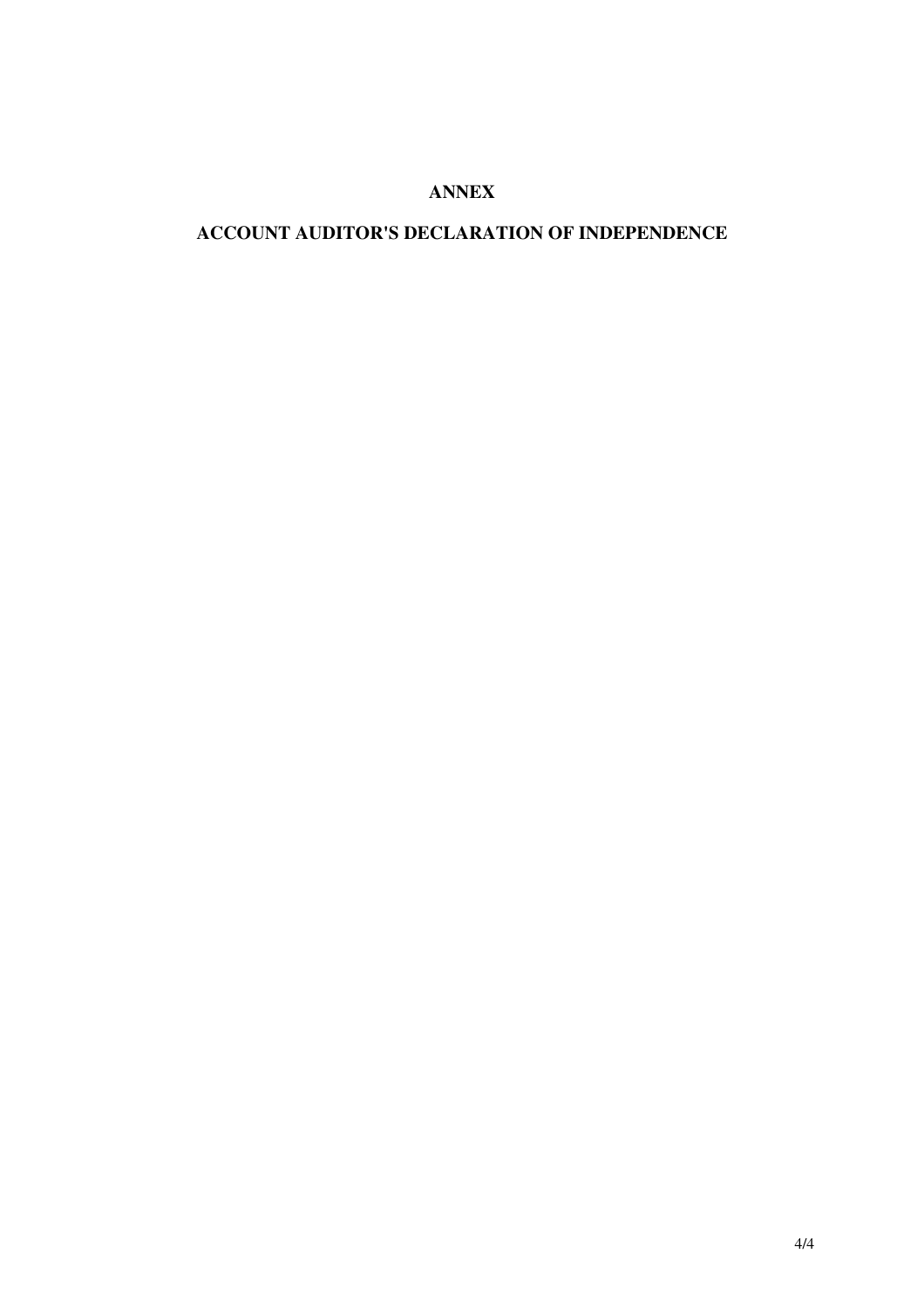# Deloitte.

Deloitte, S.L. Plaza Pablo Ruiz Picasso, 1 Torre Picasso 28020 Madrid España

Tel: +34 915 14 50 00 www.deloitte.es

26 de febrero de 2020

Grupo Empresarial San José, S.A. Ronda de Poniente, 11 28760 Tres Cantos Madrid

A la Comisión de Auditoría de Grupo Empresarial San José, S.A.

Muy señores nuestros:

En relación con la auditoría de las cuentas anuales consolidadas de GRUPO EMPRESARIAL SAN JOSÉ, S.A., para el ejercicio finalizado el 31 de diciembre de 2019, les confirmamos que en nuestro mejor leal saber y entender:

- 1. El equipo del encargo de auditoría y Deloitte, S.L., con las extensiones que les son aplicables, han cumplido con los requerimientos de independencia aplicables de acuerdo con lo establecido en la Ley 22/2015, de 20 de julio, de Auditoría de Cuentas (LAC) y el Reglamento (UE) nº 537/2014, de 16 de abril.
- 2. Los honorarios cargados a Grupo Empresarial San José y aquellas entidades que estén vinculadas directa o indirectamente mediante la existencia de una relación de control desglosados por concepto, tanto por servicios de auditoría como por servicios distintos de la auditoría, durante el ejercicio finalizado el 31 de diciembre de 2019 por Deloitte y su red, para facilitarles la evaluación de los mismos en el marco de nuestra independencia son los siguientes:

| Conceptos                                   | <b>Honorarios en</b><br><b>Miles de Euros</b> |
|---------------------------------------------|-----------------------------------------------|
| Servicios de Auditoría (*)                  | 298                                           |
| Otros servicios de Verificación             | 1,5                                           |
| Total servicios de Auditoría y Relacionados | 299,5                                         |
| Servicios Fiscales<br>VOID OF A             |                                               |
| <b>Otros Servicios</b>                      | 9,8                                           |
| <b>Total Servicios Profesionales</b>        | 309,3                                         |

(\*) Incluye trabajos de revisión limitada de estados financieros del Grupo por importe de a 45 miles de euros

El detalle individualizado del epígrafe "Otros servicios de verificación" y de "Otros servicios" se recoge en el anexo 1.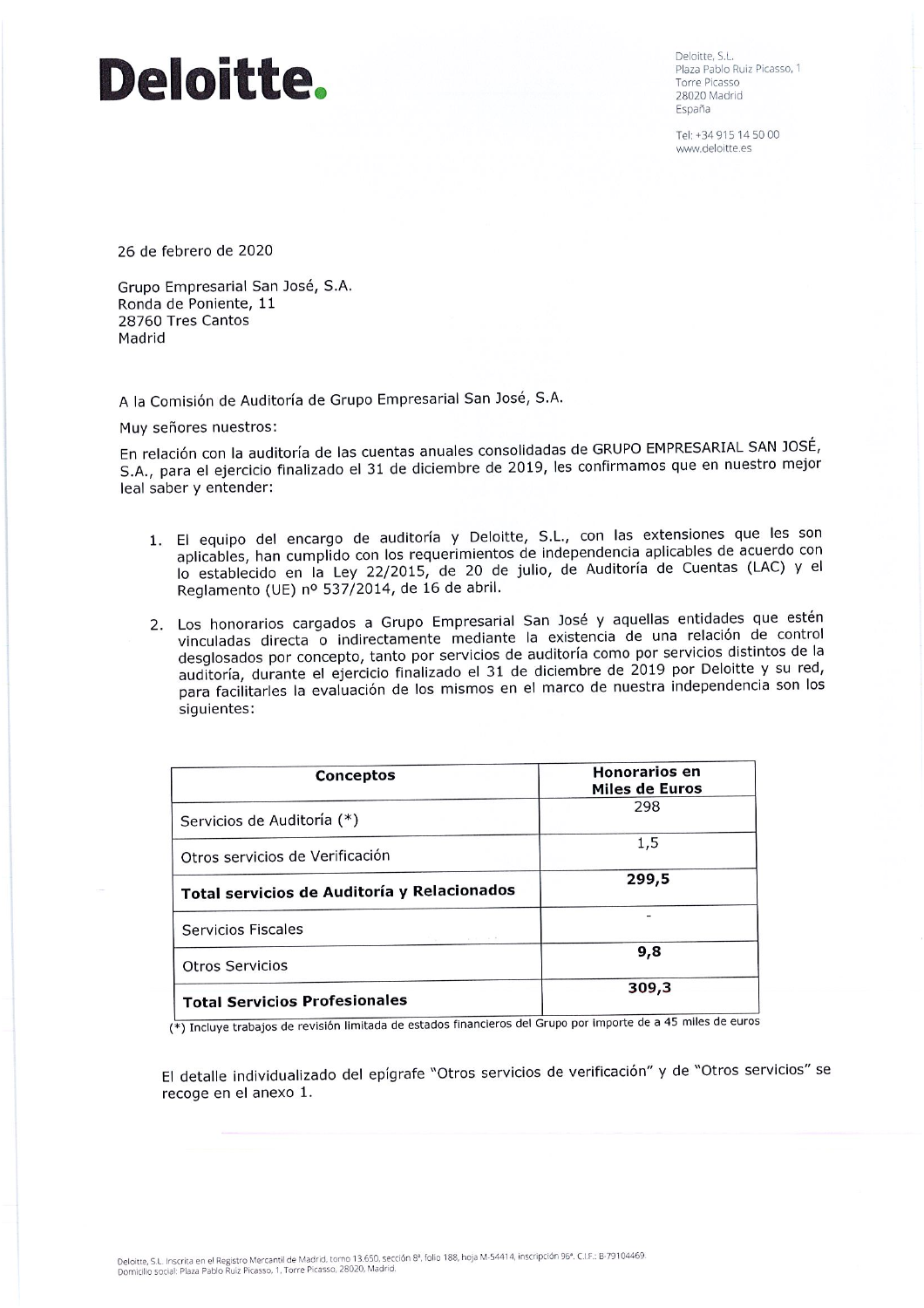3. Tenemos diseñados e implantados procedimientos internos dirigidos a identificar y evaluar amenazas que puedan surgir de circunstancias relacionadas con entidades auditadas, incluidas las que puedan suponer causas de incompatibilidad y, en su caso, a la aplicación de las medidas de salvaguarda necesarias, que se pueden consultar en el Informe de Transparencia de Deloitte disponible en www.deloitte.es, y en relación con la auditoría indicada, y para el periodo cubierto por los estados financieros y hasta la emisión de esta carta, no se han identificado circunstancias, que de forma individual o en su conjunto, pudieran suponer una amenaza significativa a nuestra independencia y que, por tanto, requiriesen la aplicación de medidas de salvaguarda o que pudieran suponer causas de incompatibilidad.

Esta carta es para información y uso exclusivo del Comité de Auditoría de Grupo SAN JOSÉ para el fin mencionado anteriormente y, por tanto, no puede ser usada por otras personas o para otros fines distintos del mencionado.

Atentamente,  $D$ ELOITTÉ, S.L.

Antonio Sanchez-Covisa Martín-González Socio